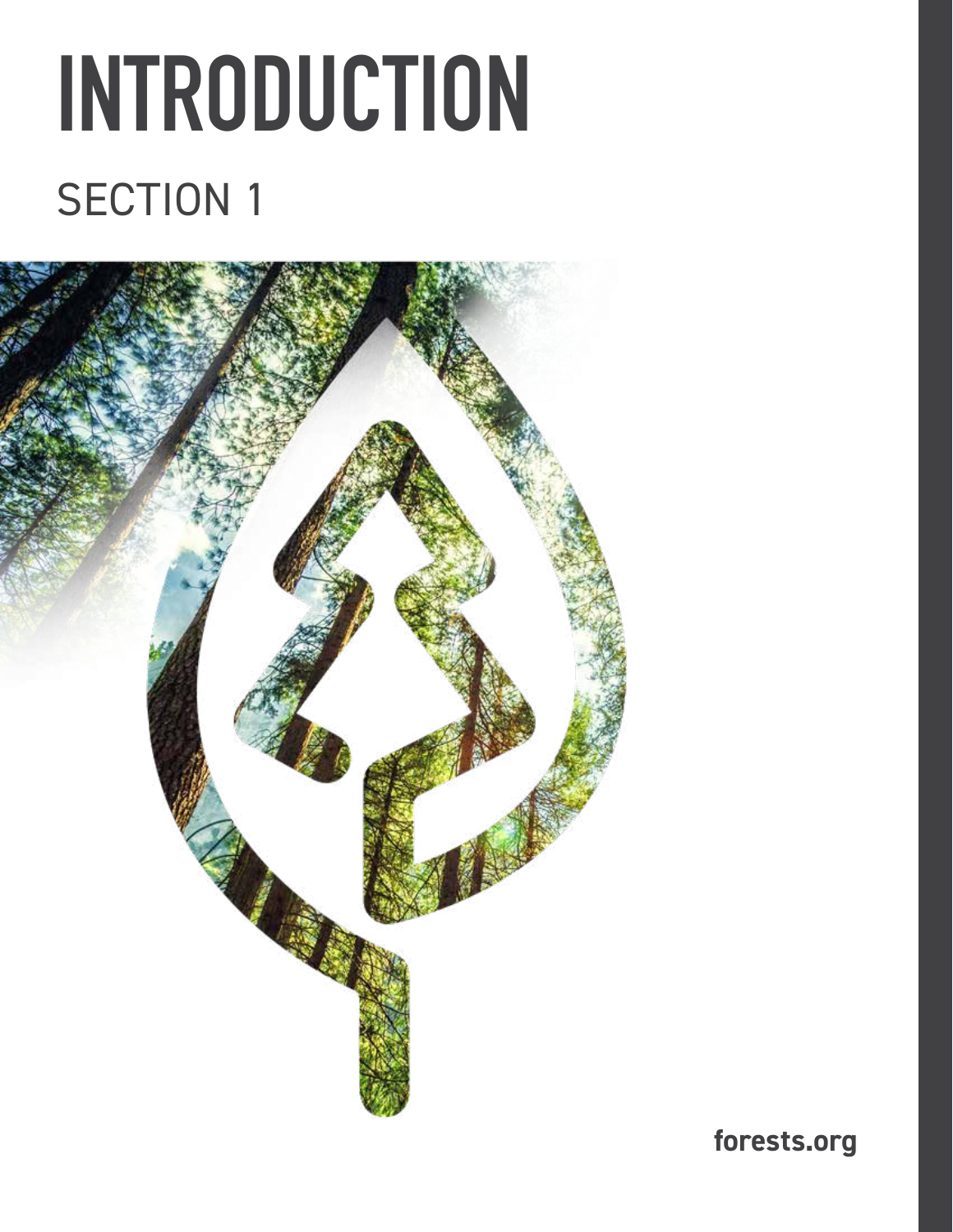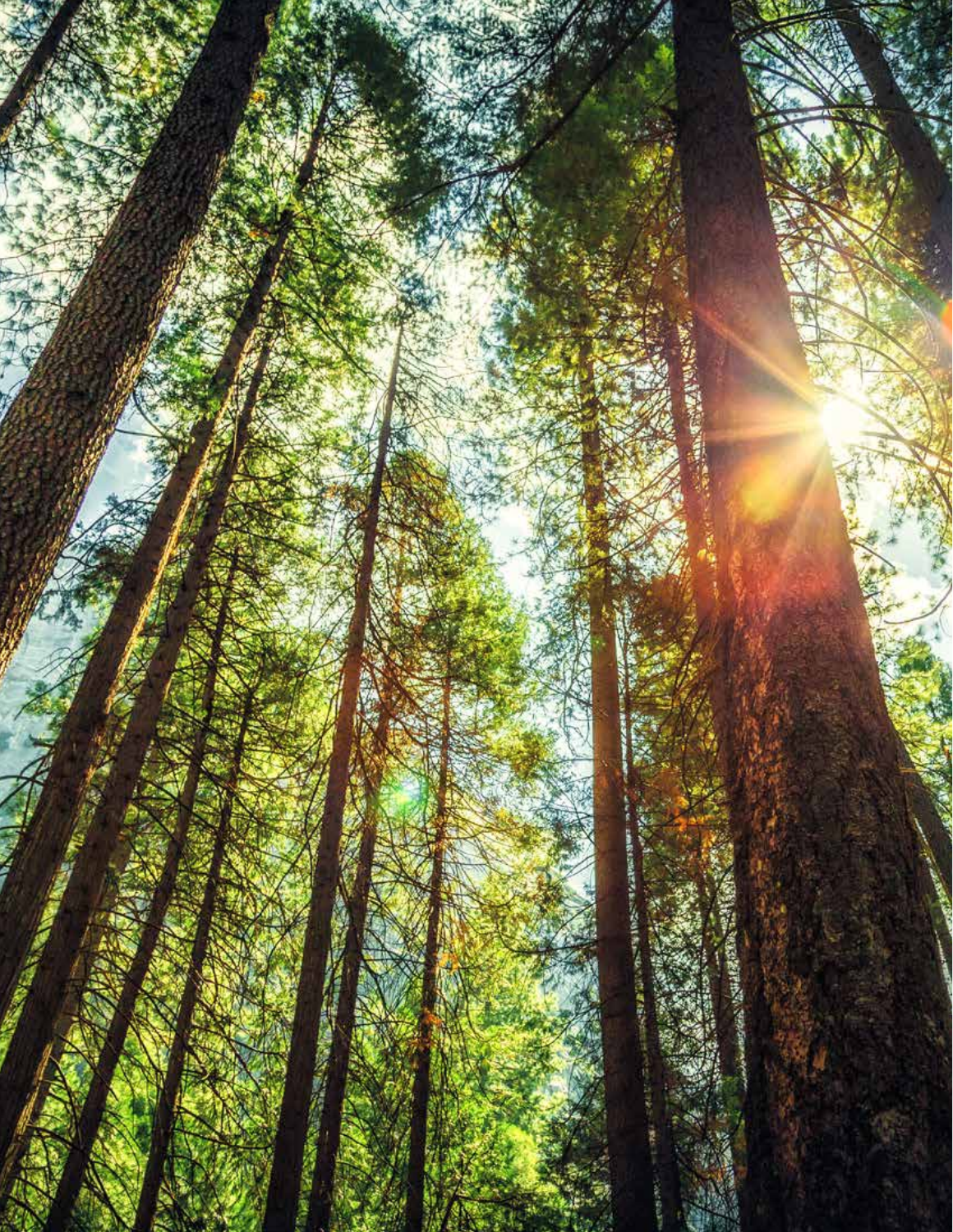## INTRODUCTION

| <b>STANDARDS</b>               | 8               |
|--------------------------------|-----------------|
| FOUR CERTIFICATION STANDARDS   | 8               |
| <b>SFI LABELS</b>              | 9               |
| CONSERVATION                   | 9               |
| SFI AND CLIMATE SMART FORESTRY | 9               |
| SFI AND CONSERVATION IMPACT    | 9               |
| <b>COMMUNITY</b>               | 10 <sup>1</sup> |
| INDIGENOUS RELATIONSHIPS       | 10              |
| EDUCATION                      | 10              |
| PROJECT LEARNING TREE          | 10              |
| PROJECT LEARNING TREE CANADA   | 11              |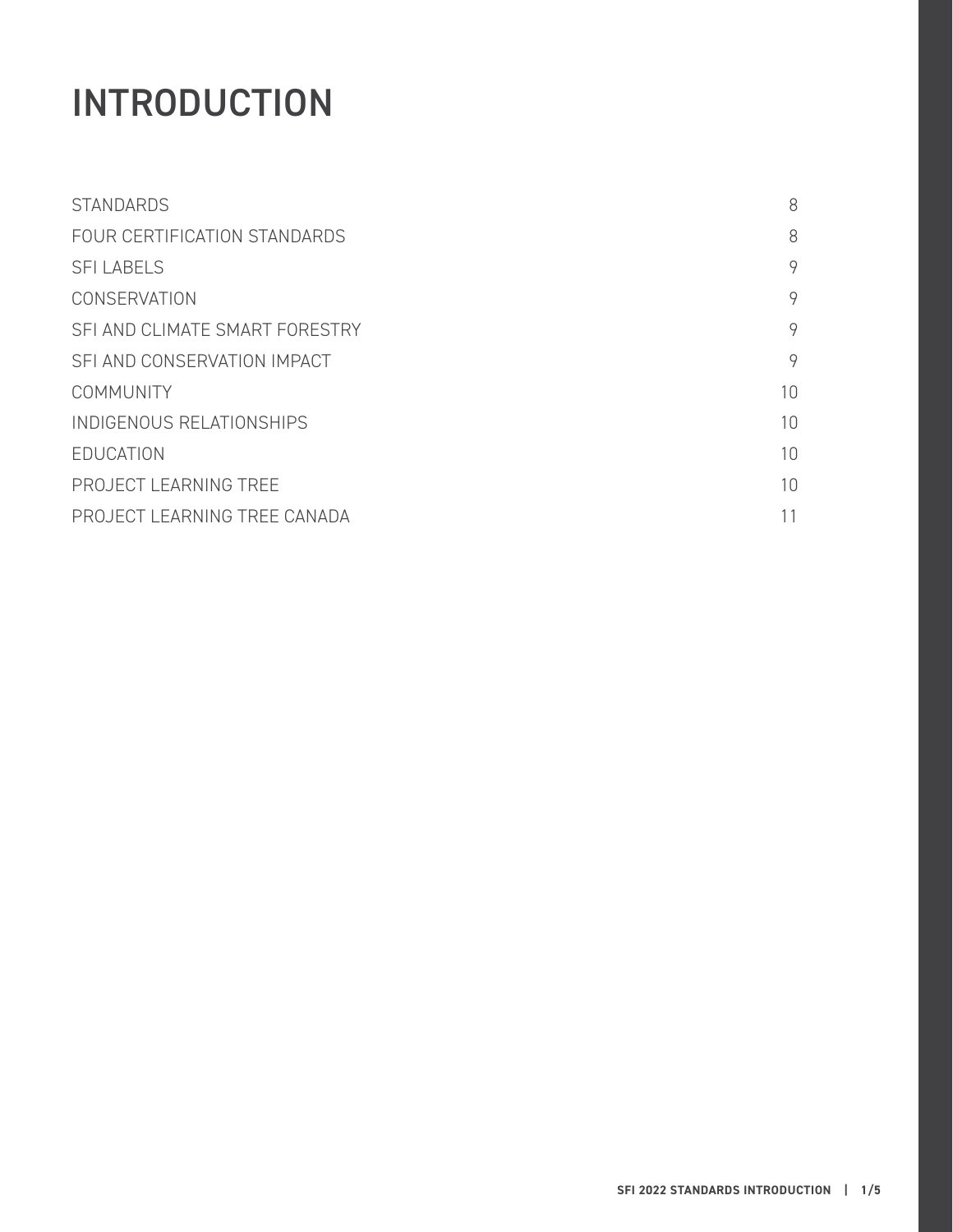## **WHY SFI MATTERS**

## **SFI'S MISSION is to advance sustainability through forest-focused collaboration.**

### **SFI'S VISION is a world that values and benefits from sustainably managed forests.**

It is critical that we work together to ensure the sustainability of our planet. People and organizations are seeking solutions that not just reduce negative impacts but ensure positive contributions to the *long-term* health of people and the planet. SFI-certified forests and products are powerful tools to achieve shared goals such as climate action, *conservation* of *biodiversity*, clean water, and economic development.

SFI standards, when leveraged with our three other pillars of work–conservation, community, and education – provide practical, scalable solutions for markets and communities working to pursue this growing commitment to a sustainable planet. When companies, consumers, educators, and community and sustainability leaders collaborate with SFI, they are making active, positive choices to achieve a sustainable future.

#### **STANDARDS**

Through SFI standards, more forests are sustainably managed, which means more effort is put into conserving healthy *wildlife*, providing clean water, and making more sustainable wood, paper, and packaging products available for consumers and companies. Choosing SFI is a practical choice that helps combat *climate change*, conserve nature, and increase the number of products in the marketplace that have a positive impact on the planet.

#### **FOUR CERTIFICATION STANDARDS**

Getting certified to SFI is one of the best things that organizations can do to support the *long-term* sustainability of forests and ensure the multitude of benefits that forests provide for future generations.

SFI's standards provide an important solution to the *long-term* sustainability of our forests. With more than 370+ million acres/150+ million hectares certified by the end of 2021 and tens of millions more positively influenced through fiber sourcing, SFI has the scale and growth trajectory to ensure positive, forest-based outcomes in the marketplace.

- The SFI Forest Management Standard is the largest single forest management certification standard in the world. Among its requirements are measures to protect water quality, *biodiversity*, *wildlife* habitat, *threatened and endangered species*, and forests with exceptional *conservation* value.
- The SFI Fiber Sourcing Standard is designed for manufacturers that source from a variety of ownerships or that don't own forestland. It distinguishes SFI from all other forest certification organizations in that it governs how Certified Organizations procure fiber from non certified forest landowners in a responsible way, including avoidance of *controversial sources* in the supply chain.
- The SFI Chain-of-Custody Standard is an accounting system that tracks forest fiber content through production and manufacturing to the end product. This standard also has measures to avoid *controversial sources* in the supply chain.
- The SFI Certified Sourcing Standard contains the requirements for *Certified Organizations* to use the SFI-certified sourcing claim and label. This standard also has measures to avoid *controversial sources* in the supply chain.

The SFI Standards require third-party independent certification audits by competent and accredited *certification bodies* for all four standards. All *certification bodies* must be accredited by a member of the International Accreditation Forum — ANSI-ASQ National Accreditation Board (ANAB) or the Standards Council of Canada (SCC).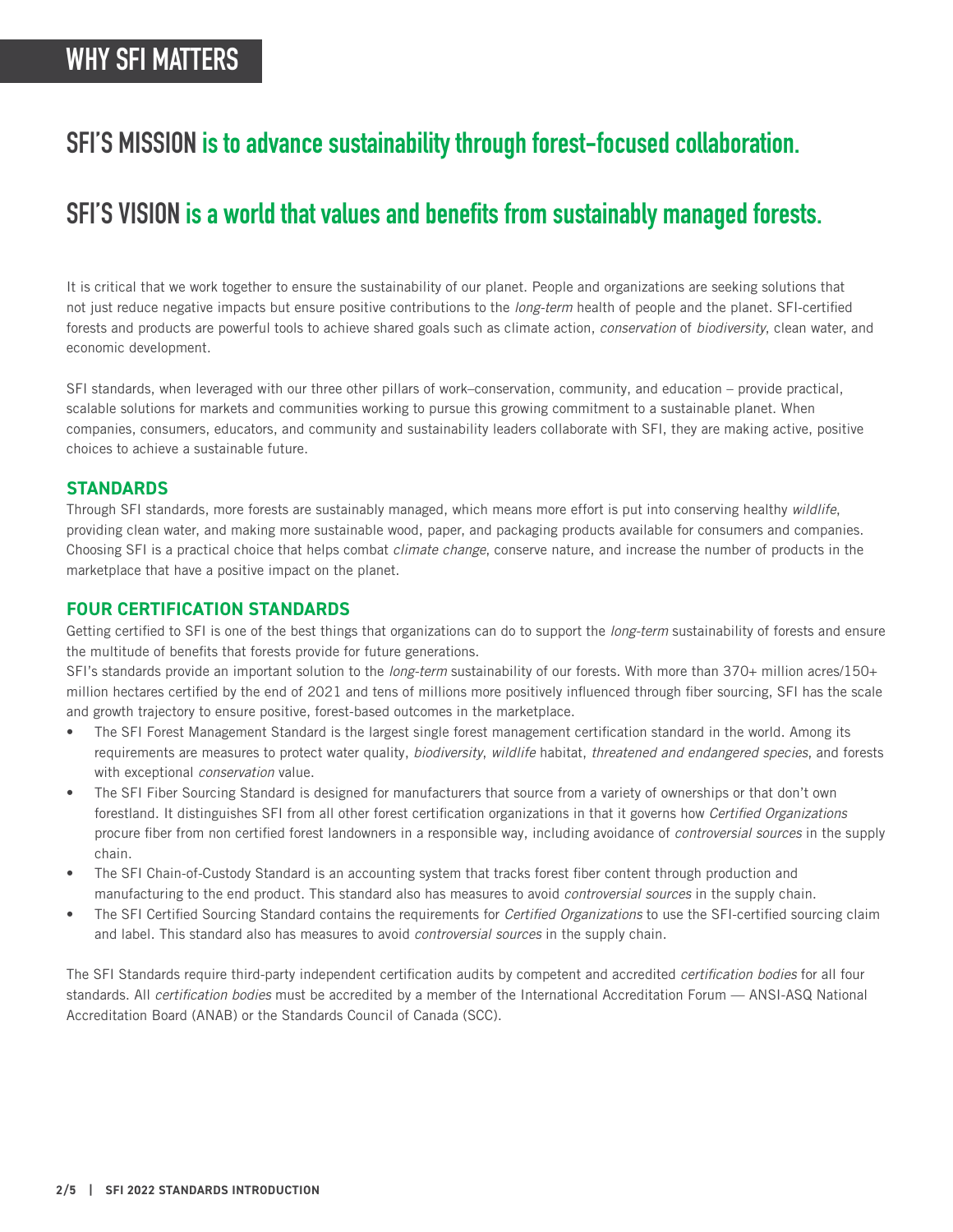#### **SFI LABELS**

Once certified, *organizations* can apply to use SFI on-product labels, which are globally recognized and show customers that products are responsibly sourced. Studies have shown that 52% of consumers are aware of the SFI label and 90% of those, trust it. The SFI on-product labels provide a tool that allows producers to educate the market and consumers to make responsible purchasing decisions. SFI sourcing solutions, from certification through to the SFI label, provide choices that help support a circular economy, green building, resource renewability, and contribute to a sustainable future.

SFI Chain-of-Custody labels tell the consumer that the fiber in the product is from sustainably managed SFI-certified forests and/or that it contains recycled materials. The SFI-certified Sourcing label does not make claims about certified forest content. Rather, it tells the consumer that the fiber in the product was purchased from responsibility managed forestlands. (See a description of all the SFI on-product labels).

#### **CONSERVATION**

There is a growing awareness that if we want to grapple with *climate change*, water quality, and species loss, taking good care of our forests is of fundamental importance. Unique among certification standards, SFI mandates innovative and impactful *conservation* research that builds knowledge and improves forest outcomes. We provide a value-added solution for customers of forest products who want to know that the companies they source from are contributing to *conservation* results that improve the health of the planet.

SFI's *conservation* work is inextricably linked with our standards and provides leadership, expertise, and resources in order to measure and scale the *conservation* outcomes on forestlands influenced by those standards. SFI's *conservation* approach helps provide solutions to sustainability challenges such as *threatened and endangered species*, migratory bird decline, *forest health*, and *climate change*. The SFI Conservation Impact Project focuses on quantifying the *biodiversity* maintained and recovered, the water purified, and carbon sequestered on SFI-certified forestlands, and those affected by SFI's sustainable sourcing. This work is guided by a network of *conservation* leaders and researchers to ensure credibility and transparency. The work is supported by SFI Conservation Grants, which support independent researchers seeking to improve understanding of the relationship between forest management and important *conservation* outcomes.

#### **SFI AND CLIMATE SMART FORESTRY**

*Climate change* is consistently identified as a significant threat to the environment, business, and our collective way of life. Forests are universally cited as an essential nature-based solution because forests and forest products provide a significant opportunity to counter the impacts of *climate change* by sequestering and storing carbon.

Through our standards, our *conservation* impact work, our environmental education, and our extensive network, SFI has the scale to make a difference on *climate change*. Certified Organizations act as a driving force in addressing *climate change* impacts through sound, science-based natural resource management. SFI is in a strong position to elevate the role of sustainable forests in addressing *climate change* due to our global reach and our focus on communicating the important role forests play in relation to critical global issues.

#### **SFI AND CONSERVATION IMPACT**

The motivations to measure *conservation* values are diverse: brand owners seek to understand the impact of their raw materials sourcing; *conservation* stakeholders can engage more effectively if they understand the values that certification can provide; and improved tracking will better equip SFI to provide sustainability related metrics, contribute meaningfully to *conservation* outcomes, and to ensure continual improvement.

For guidance on this work, SFI has convened a diverse group of scientists, drawn from academia, public agencies, the non-profit *conservation* community, Certified Organizations and SFI leadership. The Conservation Impact Sounding Board helps ensure transparency and provides direct input into *conservation* project development. The Sounding Board relies on an open process that helps shape this important work and promotes interaction between project leaders and experts from a diverse variety of backgrounds.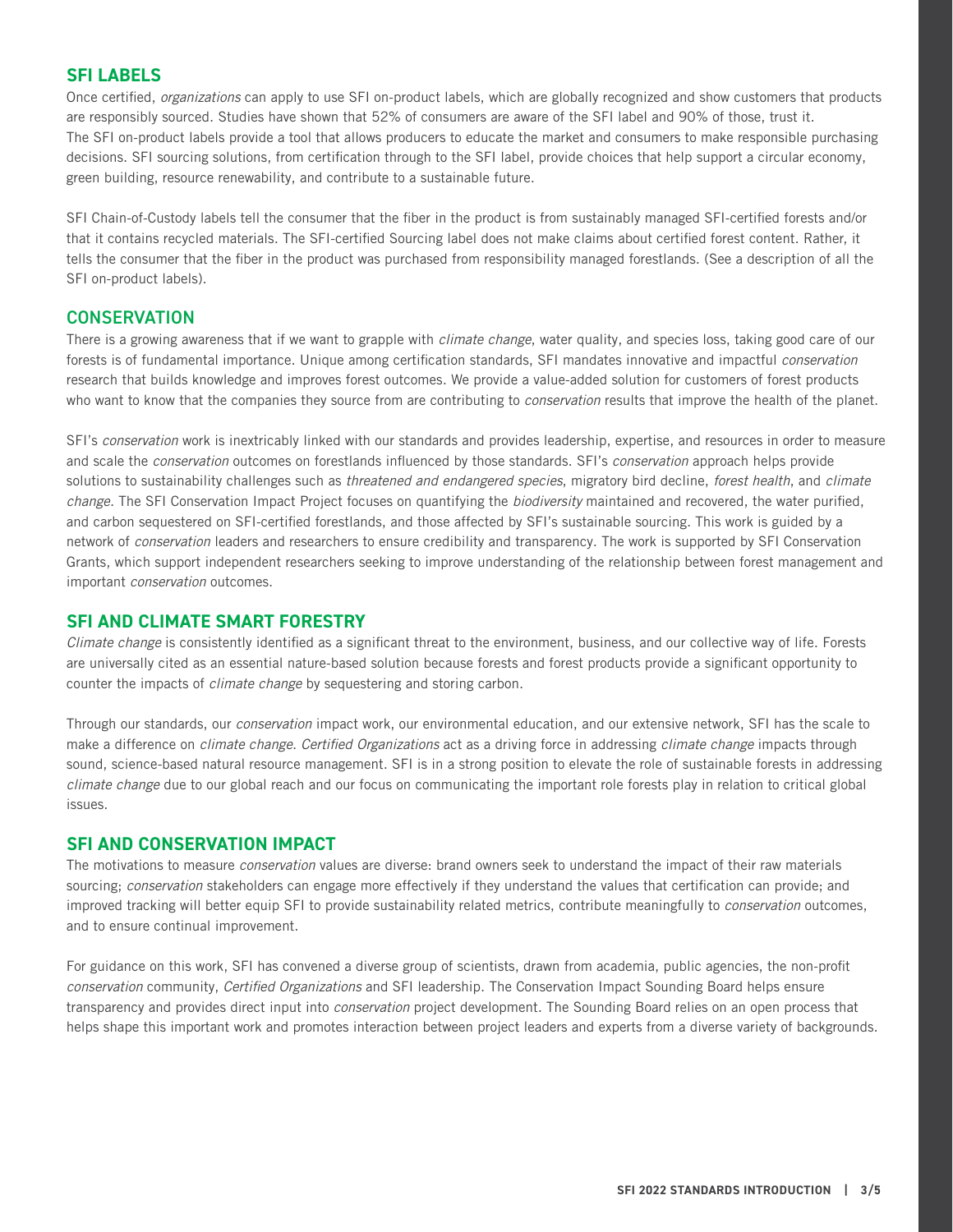#### **COMMUNITY**

Communities rely on forests for jobs and economic development, recreational benefits, and human health. These links between people and forests have always been important but are even more relevant in an increasingly connected and changing world. Our work is focused on nurturing a positive relationship between people who live near and work in forests, and the goals of a sustainable marketplace and healthy forests.

SFI works to promote the value of sustainable forests and build meaningful relationships in the communities where we operate. Our network helps drive our success by facilitating forest-focused collaborations that make an impact. Through our network we engage collaboratively on issues such as logger training, green career pathways, and Indigenous relations.

Thirty-four SFI Implementation Committees, that engage at the state, provincial or regional level work with local, forestry, and professional associations, universities, government agencies, landowner groups, *conservation* groups, and many others to promote SFI standards as a means to broaden the practice of responsible forestry and achieve on-the-ground progress. SFI is committed to building and promoting forest-focused collaborations rooted in recognition and respect for *Indigenous Peoples*' rights and traditional knowledge. Through networks and partnerships, we work across diverse communities, from urban to rural, to advance awareness of the social and health benefits of sustainable forests. SFI Community Grants promotes collaboration within the SFI network to support local communities' understanding of the value and benefits of sustainably managed forests.

#### **INDIGENOUS RELATIONSHIPS**

At SFI we respect the rights of *Indigenous Peoples* and believe our shared quality of life improves when forests are sustainably managed for current and future generations. These shared values allow for a strong and multi-faceted link between SFI and Indigenous communities across Canada and the U.S. SFI partners with leading organizations like the Canadian Council for Aboriginal Business and Habitat for Humanity Canada's Indigenous Housing Partnership.

The SFI 2022 Forest Management Standard is aligned with Indigenous values, including rights, knowledge, and environmental considerations. The SFI 2022 Forest Management Standard recognizes and integrates the principles outlined in the United Nations Declaration on the Rights of *Indigenous Peoples*, including the right to determine and develop priorities and strategies for the development or use of their territories. In adopting the SFI 2022 Forest Management Standard, Certified Organizations commit to building meaningful relationships with *Indigenous Peoples*, grounded in respect for their unique rights, traditional knowledge, representative institutions, and distinctive relationships with the forest. This includes training for personnel and contractors so that Certified Organizations are competent to fulfill their responsibilities with respect to *Indigenous Peoples* rights, as they apply within each Certified Organization's operating jurisdiction and tenure type.

#### **EDUCATION**

Building a next generation of leadership that will take responsibility for solving environmental challenges and market needs is one of the best investments a society can make. Project Learning Tree and Project Learning Tree Canada are initiatives of SFI. They advance environmental literacy, stewardship, and career pathways using trees and forests as windows on the world.

#### **PROJECT LEARNING TREE**

Project Learning Tree (PLT), SFI's environmental education program, educates teachers, community leaders, and youth about forests and the environment. PLT believes that through environmental education we can develop a new generation of leaders and environmental stewards prepared with the knowledge and skills to address complex environmental issues. Environmental education grows the ability of our youth to think critically, solve problems, and make informed decisions. It encourages youth to take action to keep our natural world healthy, our economies productive, and our communities prosperous and vibrant.

Since its inception, PLT has engaged in thousands of partnerships, including the North American Association of Environmental Education, the US Environmental Protection Agency, the US Bureau of Land Management, USDA Forest Service and the Corporation for National and Community Service. PLT operates programs that are locally relevant, impactful, and have measurable multiplier effects and SFI is always looking for new ways to spread the reach of PLT through strategic partnerships and joint initiatives.